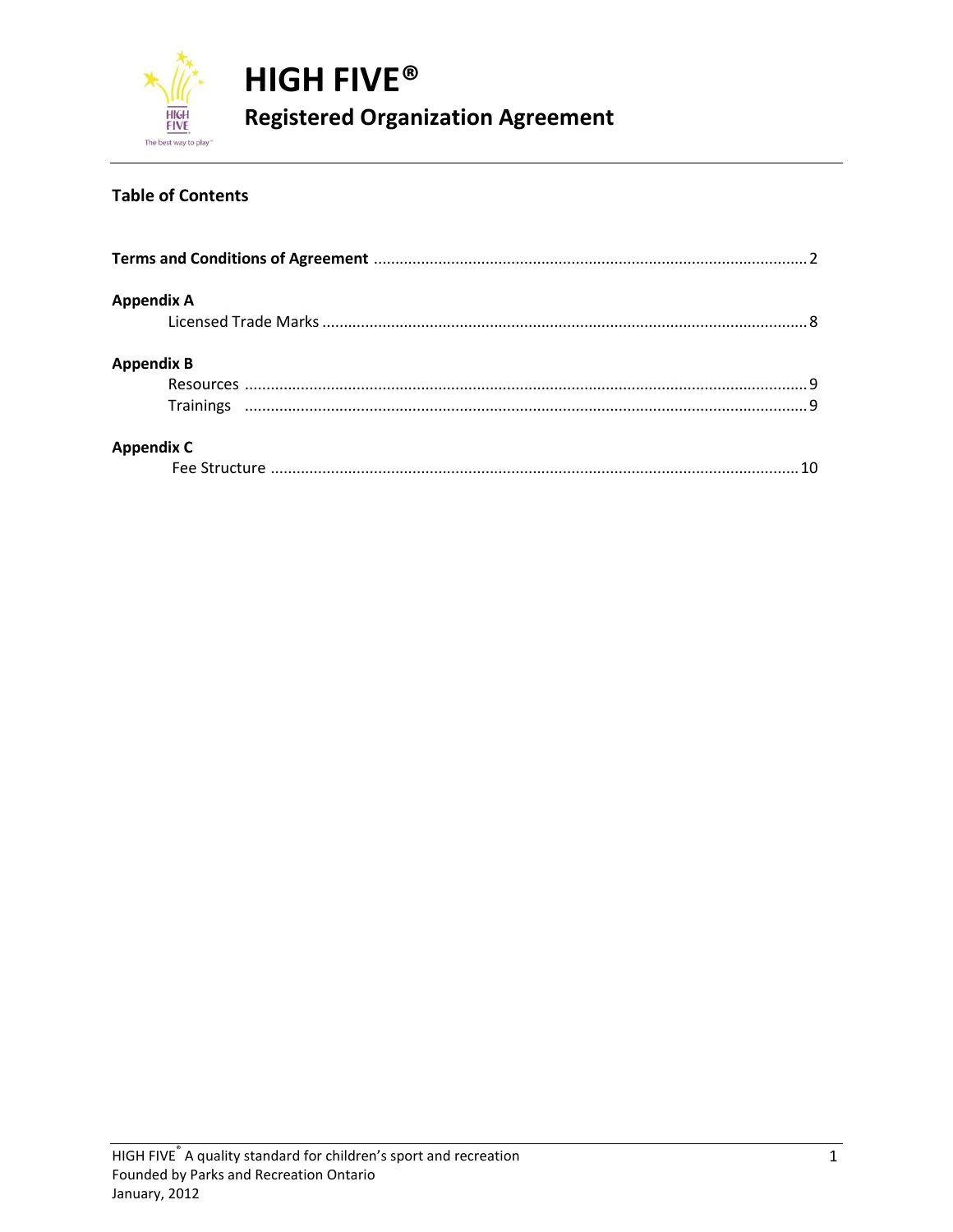

#### **TERMS AND CONDITIONS OF AGREEMENT**

Parks and Recreation Ontario ("PRO") has developed a proprietary standard called HIGH FIVE® designed to support the safety, well-being and healthy development of children in recreation and sport program (the "Standard");

Upon acceptance by the Saskatchewan Parks and Recreation Association Inc. (Hereinafter the "Authorized Provider"), the Registered Organization acts as a stakeholder in implementing the Standard using HIGH FIVE® tools and resources to improve the quality of their programs and philosophies relating to children.

The following are the Terms and Conditions of the agreement between the Authorized Provider, and the Registered Organization. This document, its appendices, the HIGH FIVE® Policies and Procedures, Registered Organization Guide and the signed registration form (the "Registration Form") form the ongoing agreement between the parties.

#### **1. Obligations of the Authorized Provider**

- 1.1 The Authorized Provider will provide the following:
	- a) Ongoing support to the Registered Organization;
	- b) A copy of the Registered Organization Guide;
	- c) Access to the HIGH FIVE® Database;
	- d) Discounted prices for Licensed Trainings and Licensed Resources described in Appendix B;
	- e) Unique and statistically validated performance measurement tools;
	- f) Planning and data reporting systems to chart progress;
	- g) Educational and promotional resources for parents and leaders;
	- h) Recognition on the HIGH FIVE® website as a Registered Organization;
	- i) Ninety (90) days' notification of any price changes; and
	- j) Use of HIGH FIVE® Licensed Trademarks set forth in Appendix A, in accordance with section 4.4.

#### **2. Obligations of the Registered Organization**

- 2.1 The Registered Organization will:
	- a) Purchase exclusively from the Authorized Provider, all materials necessary for delivery of all components of the Standard, including but not limited to Trainings and Resources described in Appendix B (Registered Organizations who return unused training materials in good condition to the Authorized Provider within thirty (30) days from the training date will receive a credit for the materials returned);
	- b) Adhere to the HIGH FIVE® Policies and Procedures and Registered Organization Guide, as amended and updated from time to time;
	- c) Assume the financial and administrative responsibilities of HIGH FIVE<sup>®</sup> training including, but not limited to, all taxes, fees, permits and insurance.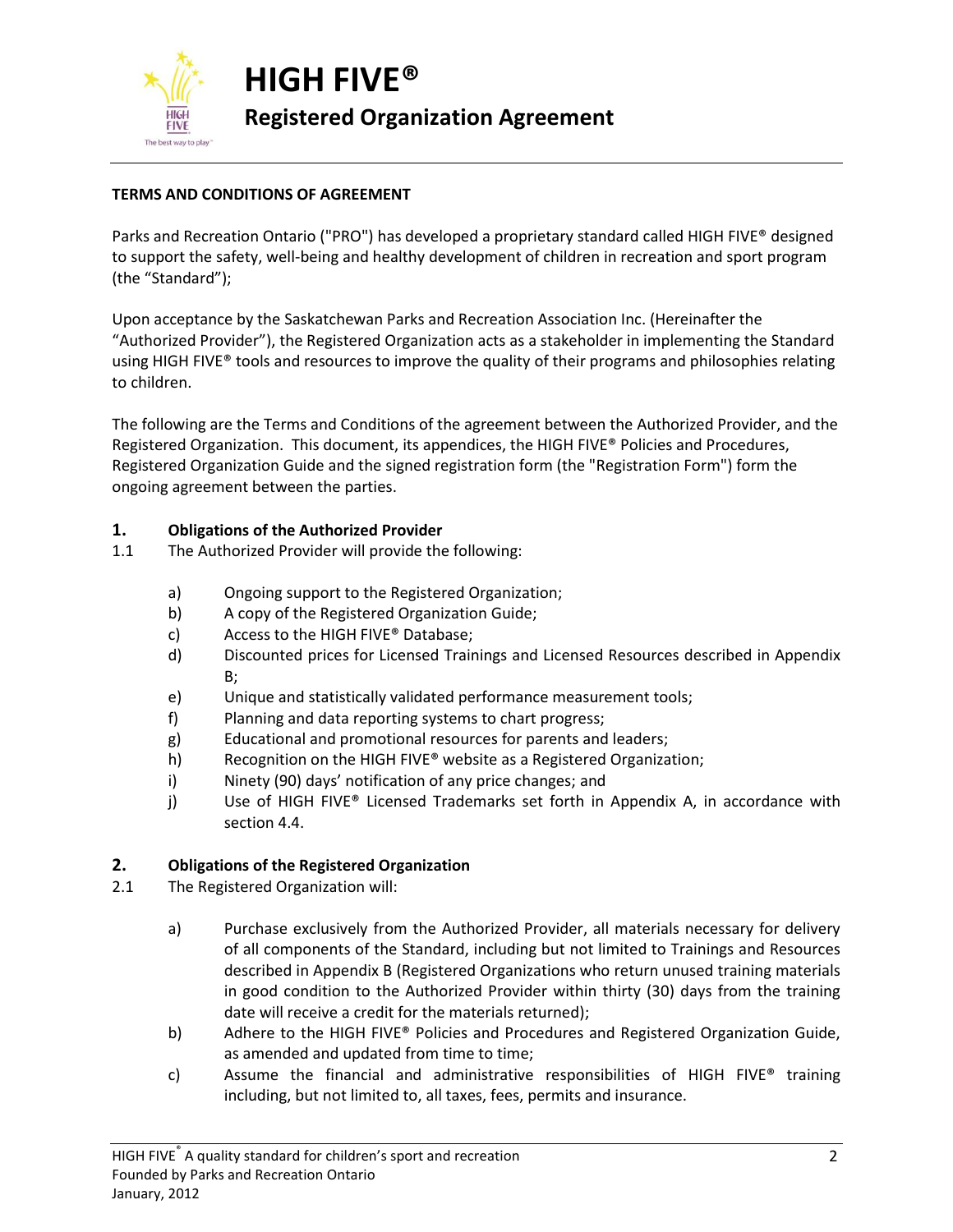

# **HIGH FIVE®**

# **Registered Organization Agreement**

- d) Act in accordance with standard business practices and in a manner that promotes a positive and professional image.
- e) Notify the Authorized Provider of any cases when a HIGH FIVE® Trainer has been disciplined or terminated for cause, or demonstrated behavior that is contrary to HIGH FIVE®'s Commitment to Children Policy found in the Registered Organization Guide;
- f) Use the required training materials and resources without unauthorized reproduction, alteration or substitution;
- g) Maintain a safe environment in accordance with relevant provincial legislation and municipal bylaws.
- h) Deliver any or all components of the Standard and/or will submit to the Authorized Provider as required, all relevant information, forms and statistics.

# **3. Inspection**

- 3.1 The Authorized Provider representatives will have the right to inspect the operation of the Registered Organization's programs, Trainers and participants for the purposes of quality assurance evaluations, checking operations, supplies, equipment, marketing and promotional materials. Evaluation results will be shared with the Registered Organization and assistance will be provided where improvements are required.
- 3.2 In the event any such inspection indicates deficiency or unsatisfactory condition with respect to any matter required under this Agreement, the Authorized Provider will notify the Registered Organization in writing of its non-compliance. The Registered Organization will have fifteen (15) days after receipt of such notice, to correct or repair such deficiencies.

# **4. Trademarks and Copyright**

- 4.1 All rights in PRO trademarks, Licensed Trademarks, logos, trade names, business names, brands, designs, domain names, e-mail addresses, websites, copyrights, rights in any format or presentation (including its look, feel, visual or other non-literal elements) trade secrets and other confidential information, databases and all other intellectual property rights (registered or unregistered) of a similar corresponding character which subsist now or in the future in any part of the world, (collectively PRO Intellectual Property), whether registered or not and any applications to register or right to apply for any of the foregoing, is and will remain the property of PRO and nothing in this Agreement will imply any transfer or ownership, right, title or interest in respect of such PRO Intellectual Property apart from the license granted herein.
- 4.2 Copyright and any other intellectual property rights in all written material (including material in electronic format), software, databases and other works produced by the Registered Organization during the term of this Agreement, or otherwise produced in connection with this Agreement will be owned solely by PRO, who will have the right to use, reproduce or distribute such material and works, or any part thereof, for any purpose it wishes.
- 4.3 The Registered Organization is granted by the Authorized Provider for this Agreement, subject to these terms and conditions, the non-exclusive, non-transferable right and license to use, distribute and reproduce, subject to section 4.4, the Licensed Trademarks with this Agreement.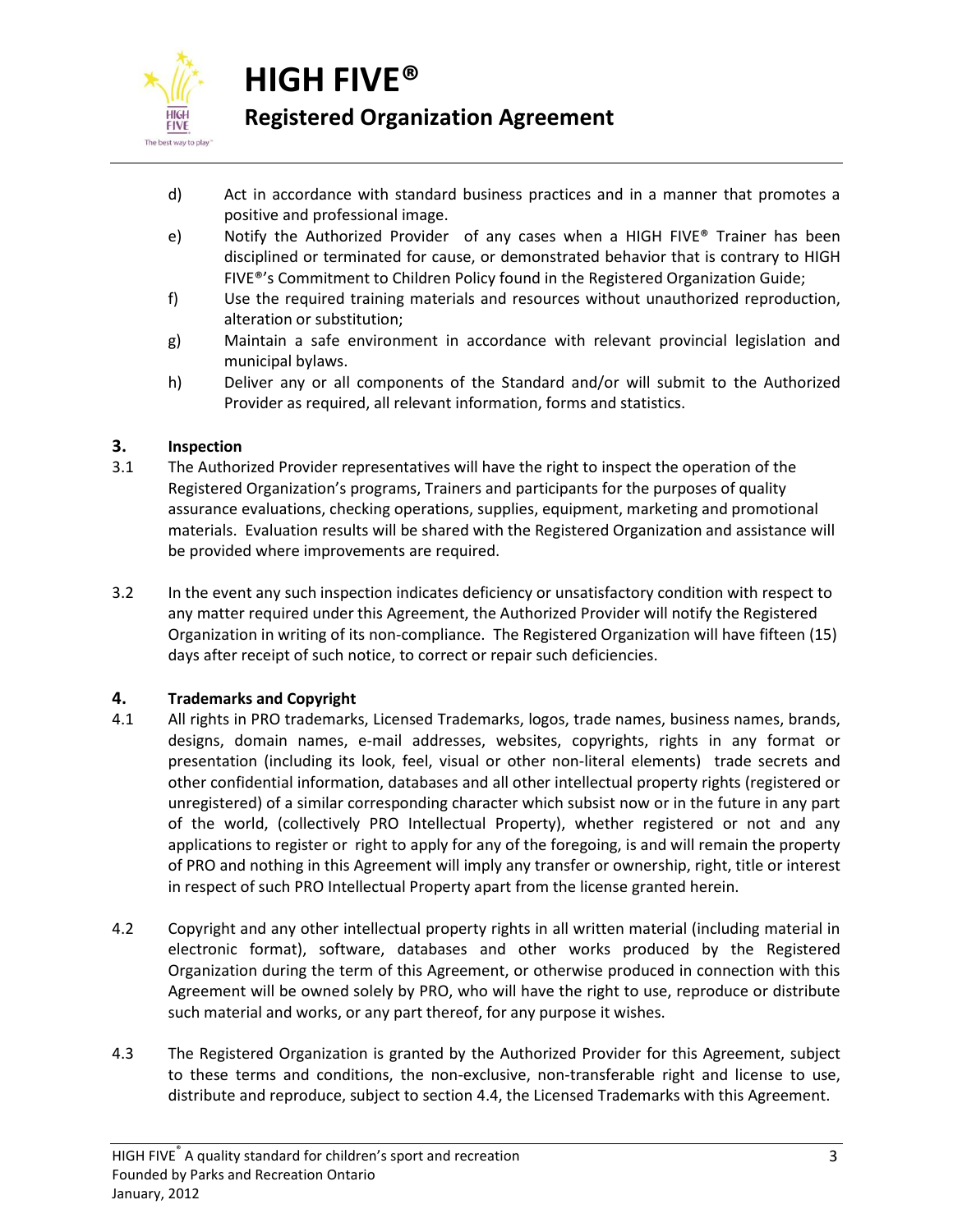

**HIGH FIVE® Registered Organization Agreement**

- 4.4 If the Registered Organization wants to reproduce the Licensed Trademarks in any media, in whole or in part, it will submit a HIGH FIVE® Logo/Communications Request Form (see Appendix A of Communications Policies and Guidelines) prior to the use of the Licensed Trademarks which will be approved by the Authorized Provider in accordance with the Communications Policies and Guidelines.
- 4.5 The Registered Organization will:
	- a) Comply with the HIGH FIVE® Communications Policies & Guidelines found in the Registered Organization Guide
	- b) Inform the Authorized Provider of any activity which infringes upon the copyright and trademarks of the Authorized Provider; and
	- c) Upon the request of the Authorized Provider and/or HIGH FIVE®, provide samples of the Products and any advertising materials bearing the Licensed Trademarks to the Authorized Provider for inspection on a regular basis.
- 4.6 If the status of the Registered Organization lapses expires or is terminated, then this Registered Organization license to use Licensed Trademarks and Products will automatically terminate. If the Registered Organization fails to adhere to these terms and conditions, the Authorized Provider may terminate the "Registered Organization" status and this license to use Licensed Trademarks and Products will automatically terminate.
- 4.7 On termination, lapse or expiration of this Agreement, all rights and licenses and privileges granted to the Registered Organization will immediately cease and terminate and revert to the Authorized Provider. Upon termination, the Registered Organization will cease to use or distribute goods or advertise using the Licensed Trademarks, Products and Services and will deliver its remaining inventory.

#### **5. Confidentiality**

- 5.1 The Registered Organization acknowledges that the Policies and Procedures, Registered Organization Guide, Resources, Trainings and Standard includes confidential and proprietary information, including, but not limited to, procedures, business methods, forms, policies, marketing and development plans, advertising programs, creative materials, methods and plans, trade secrets, knowledge, techniques and information that is not generally or publicly known ("Confidential Information").
- 5.2 The Registered Organization will not, either during the term of this Agreement or at any time thereafter, disclose, publish, sell, communicate or divulge to any unauthorized party, firm, corporation or parties any Confidential Information concerning the business or affairs of HIGH FIVE® without the consent of the Authorized Provider.

#### **6. Term and Fees**

This Agreement commences at the date on which the Authorized Provider executes the Organization's Registration Form and receives payment of the appropriate annual fee, as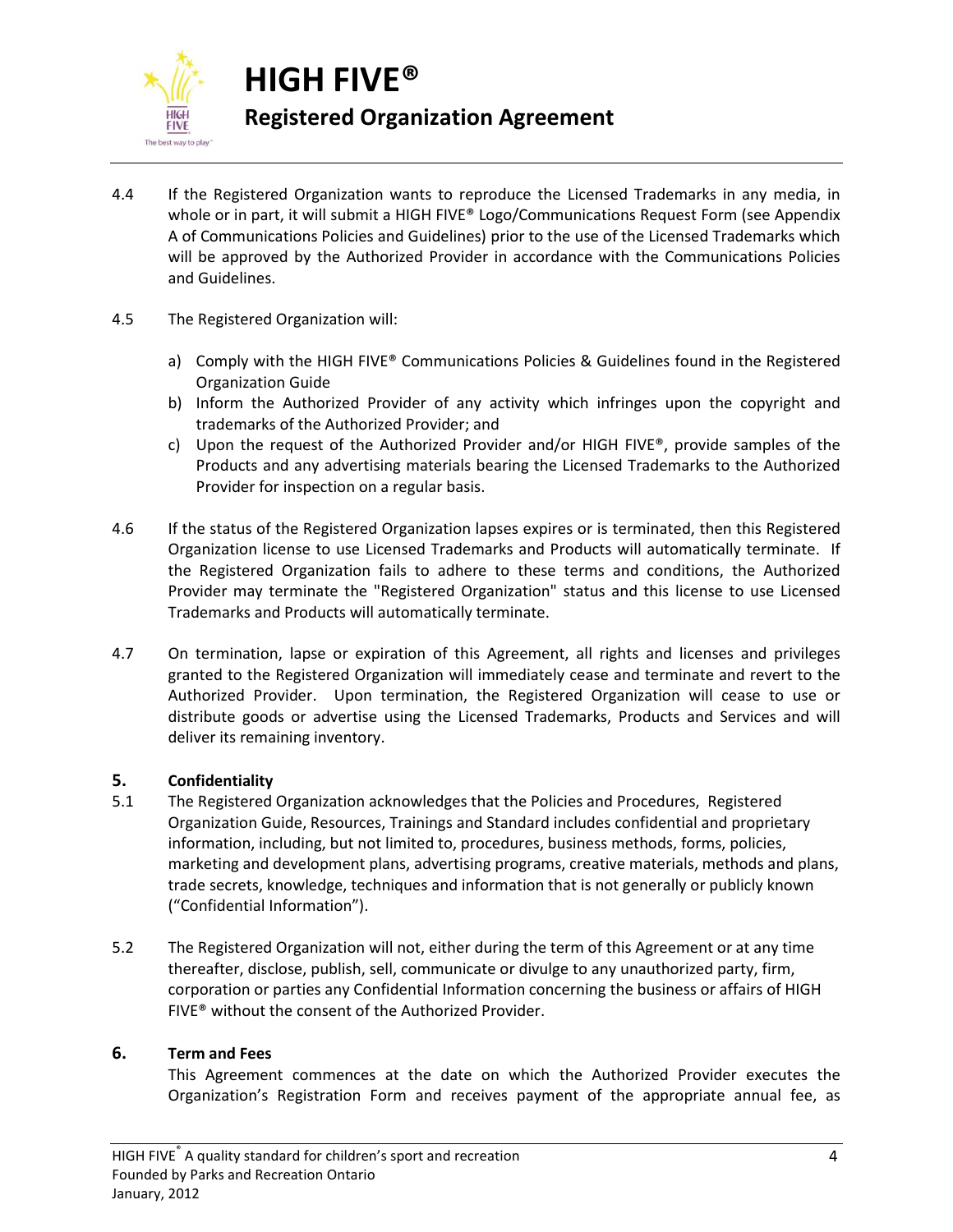

**HIGH FIVE® Registered Organization Agreement**

defined in Appendix C, and expires on December 31st of each year this Agreement is in effect. Annual fees will be prorated from the date of acceptance.

#### **7. Renewal**

- 7.1 There will be no automatic renewal of this Agreement. the Authorized Provider may renew this Agreement upon their sole discretion.
- 7.2 Renewed Organizations will receive an Annual Renewal Form and an invoice for their Annual Registration Fee. The Annual Registration Fee must be received by the Authorized Provider by February 1st of each year this Agreement is renewed. Late fees will be charged 1.25% per month on the balance owing.

#### **8. Termination**

- 8.1 The Authorized Provider may terminate this Agreement immediately if:
	- (a) Either Party goes into liquidation or insolvency or has an administrator or received of its undertaking appointed;
	- (b) The Registered Organization's actions constitute an imminent danger to the public health; or
	- (c) The Registered Organization's intentional unauthorized use of Licensed Trademarks and Confidential Information.
- 8.2 Either party may terminate this Agreement by giving sixty (60) days written notice.
- 8.3 Either party may terminate this agreement immediately if there is a breach of this Agreement. In such case, written notice must be given to specify the breach and the party receiving the notice will have twenty (20) working days to remedy the matter.
- 8.4 Upon termination, the Registered Organization will pay any outstanding debts, receive a prorated registration fee refund, less an administrative fee, immediately cease to carry on any activities associated with the Standard, cease using any Intellectual Property of PRO and/or the Authorized Provider and will deliver to the Authorized Provider all print or media material regarding the Standard.

#### **9. Limitation of Liability, Indemnification and Insurance**

- 9.1 The Authorized Provider and/or PRO makes no representations or warranties about the literature, training, methodologies and support materials concerning fitness for the purpose or achievement of a stated result. The Standard, which PRO has developed and made available for use by approved parties, is intended to encourage a high level of quality in recreation and sport programming. Implementation must be supported by appropriate human and financial resources over time to effect positive change.
- 9.2 The Registered Organization agrees to indemnify the Authorized Provider and PRO, and their respective directors, officers, agents, volunteers and employees (collectively the "Authorized Provider Indemnified Parties") and hold it harmless from and against any and all loss of damage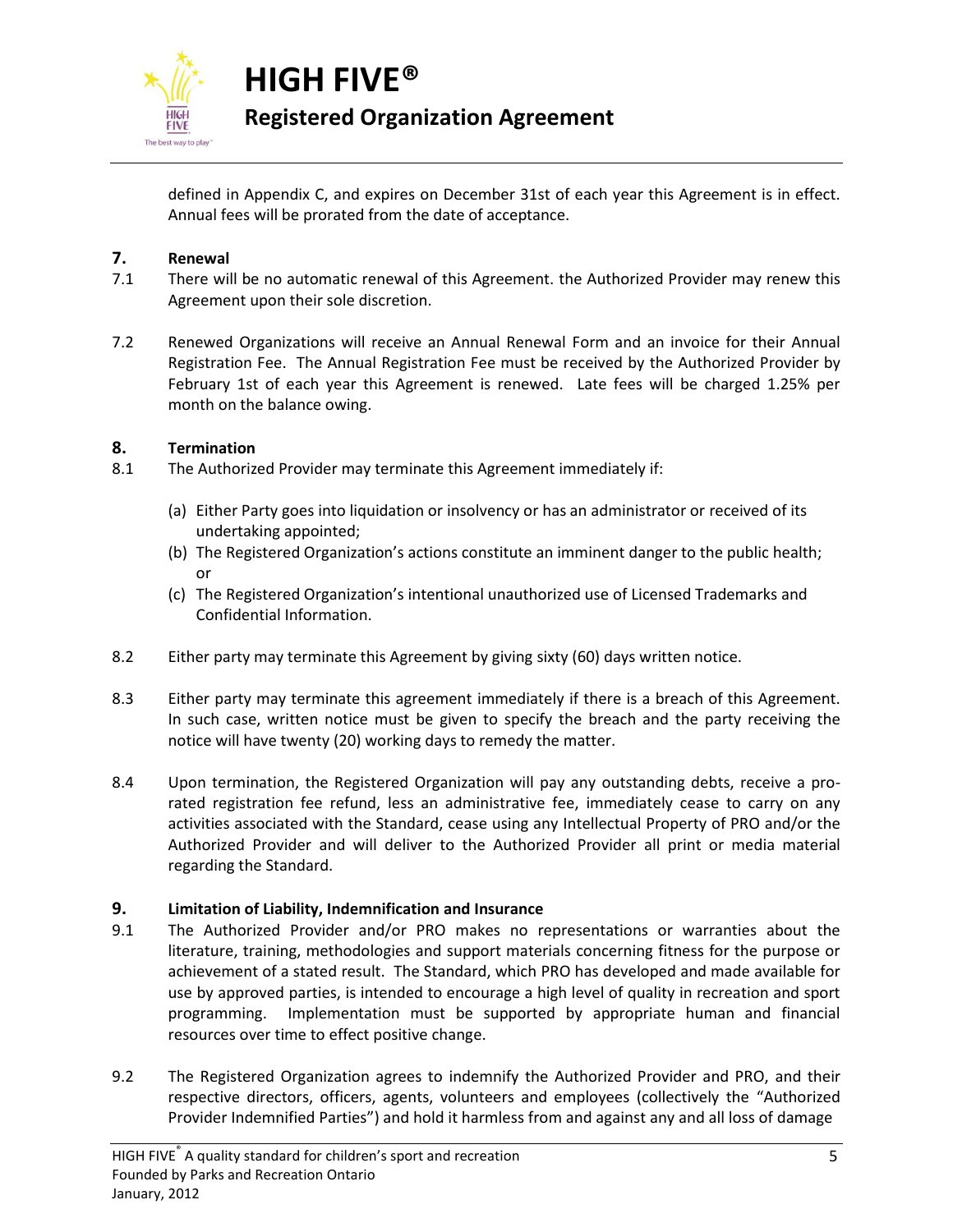

to property, or injuries to, or death, of any person or persons and will defend the Authorized Provider Indemnified Parties, or any of them, from any and all claims, damages, suits, costs, expenses, liabilities, fines, obligations, penalties, demands, actions or proceedings of any nature or kind whatsoever (including without limitation, reasonable legal fees and disbursements) of or by anyone, resulting from, or arising out of, acts, errors, omissions of the Registered Organization, its employees, designated Trainers or others it is responsible for at law directly or indirectly out of the use by the Registered Organization of the Standard.

- 9.3 The Registered Organization will obtain and maintain third party general liability insurance for an amount not less than \$2,000,000 covering acts and omissions of itself, its employees, designated Trainers or others it is responsible for at law arising out of use by the Registered Organization of the Standard. The Registered Organization will name the Authorized Provider and PRO as additional named insured. If requested, a certificate of such insurance will be supplied to the Authorized Provider.
- 9.4 The Registered Organization will keep in place adequate insurance for losses arising from the activities of its board of directors, staff, volunteers and others carrying out its business.
- 9.5 The provisions of section 9.2 will continue in force for a period of two (2) years after termination of this Agreement.

#### **10. Product / Resource Development**

10.1 The Registered Organization may from time to time develop training and/or resources which can be branded in connection with the Standard upon the sole discretion of the Authorized Provider and/or PRO.

#### **11. Notices and Representatives**

- 11.1 All notices will be in writing and be delivered personally or by Canada Post, certified, return receipt requested, Purolator or other internationally recognized receipted overnight courier service, postage prepaid, or sent by a confirmed (confirmation report printed) facsimile transmission. Notice will be deemed delivered upon the date of personal delivery or facsimile transmission is made or the date of delivery as indicated by Purolator or other internationally recognized receipted overnight or courier service, or the date indicated on the return receipt from Canada Post.
- 11.2 Each party will appoint a representative. Until further notice, the representatives shall be:

For the Authorized Provider" – The HIGH FIVE® Authorized Provider Manager

For the Registered Organization – The Senior or Primary contact identified on the Registration Form

#### **12. Dispute Resolution**

12.1 The Parties agree to submit any dispute they may have regarding this Agreement in accordance with the Dispute Resolution Policy.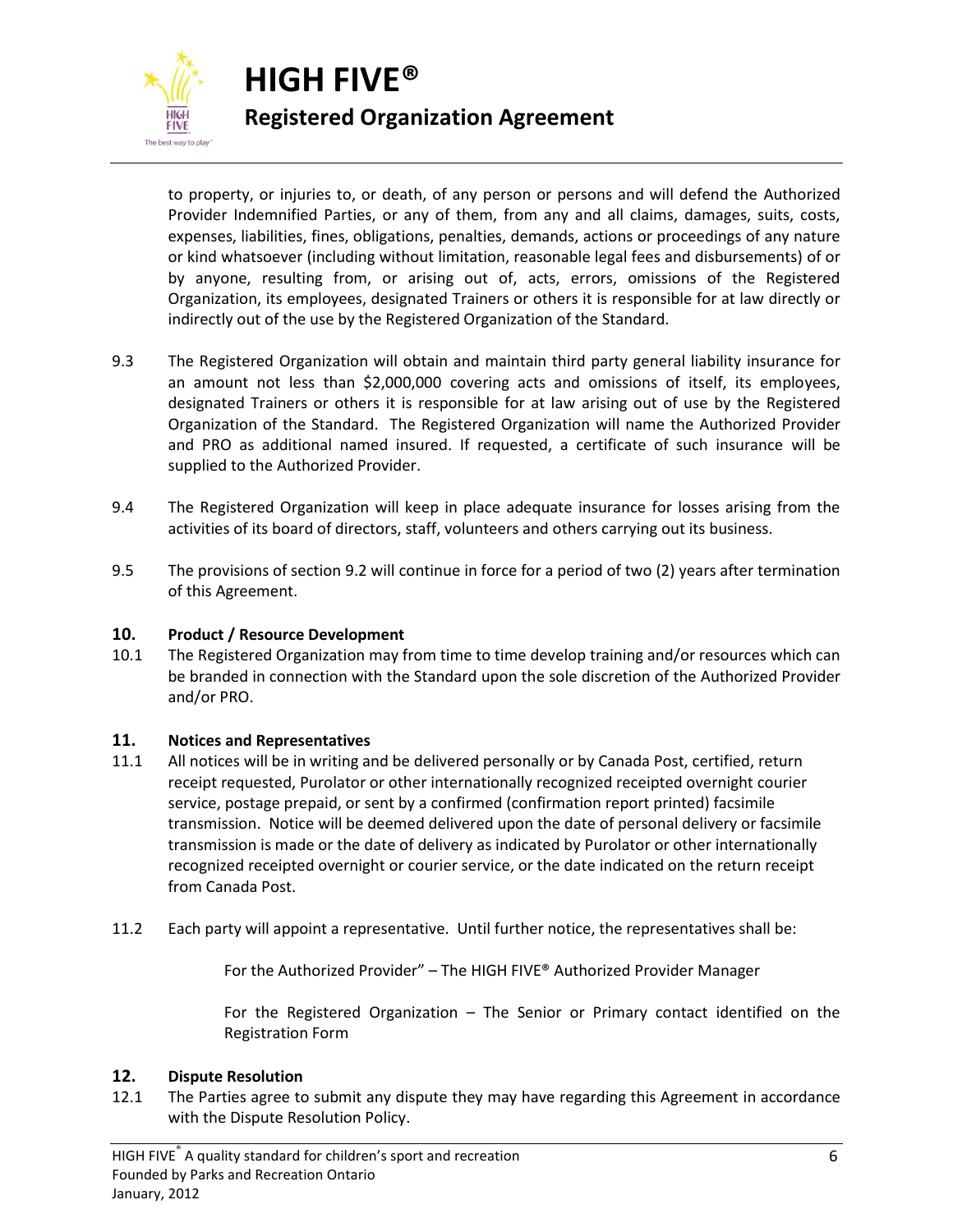

**HIGH FIVE® Registered Organization Agreement**

# **13. General**

- 13.1 This Agreement will be construed, performed and enforced in accordance with the laws of the Province of Saskatchewan.
- 13.2 Nothing contained herein will be construed in such a way so as to create or impute a partnership or mutual adventure between the parties. Neither party will make representations that it is the agent of the other party for any purpose, except as expressly set forth in this Agreement.
- 13.3 If any part of this Agreement is determined to be invalid or unenforceable by a court of competent jurisdiction or by any other legally constituted body having the jurisdiction to make such determination, the remainder of the Agreement will remain in force and effect.
- 13.4 This Agreement will be to the benefit of, and be binding upon the parties hereto, their respective successors and assigns.
- 13.5 The Registered Organization status is not assignable or transferable.
- 13.6 A waiver by either party of any term or condition of this Agreement in any instance will not be deemed or construed as a waiver for such term or condition of the future or of any subsequent breach thereof.
- 13.7 The termination of this Agreement, for whatever reason, will not terminate any provision, which is expressly provided to continue in force after such termination.
- 13.8 This Agreement has been executed by affixing signatures to the HIGH FIVE® Registration Form by authorized signatories of each party who is duly entitled to represent and bind the party.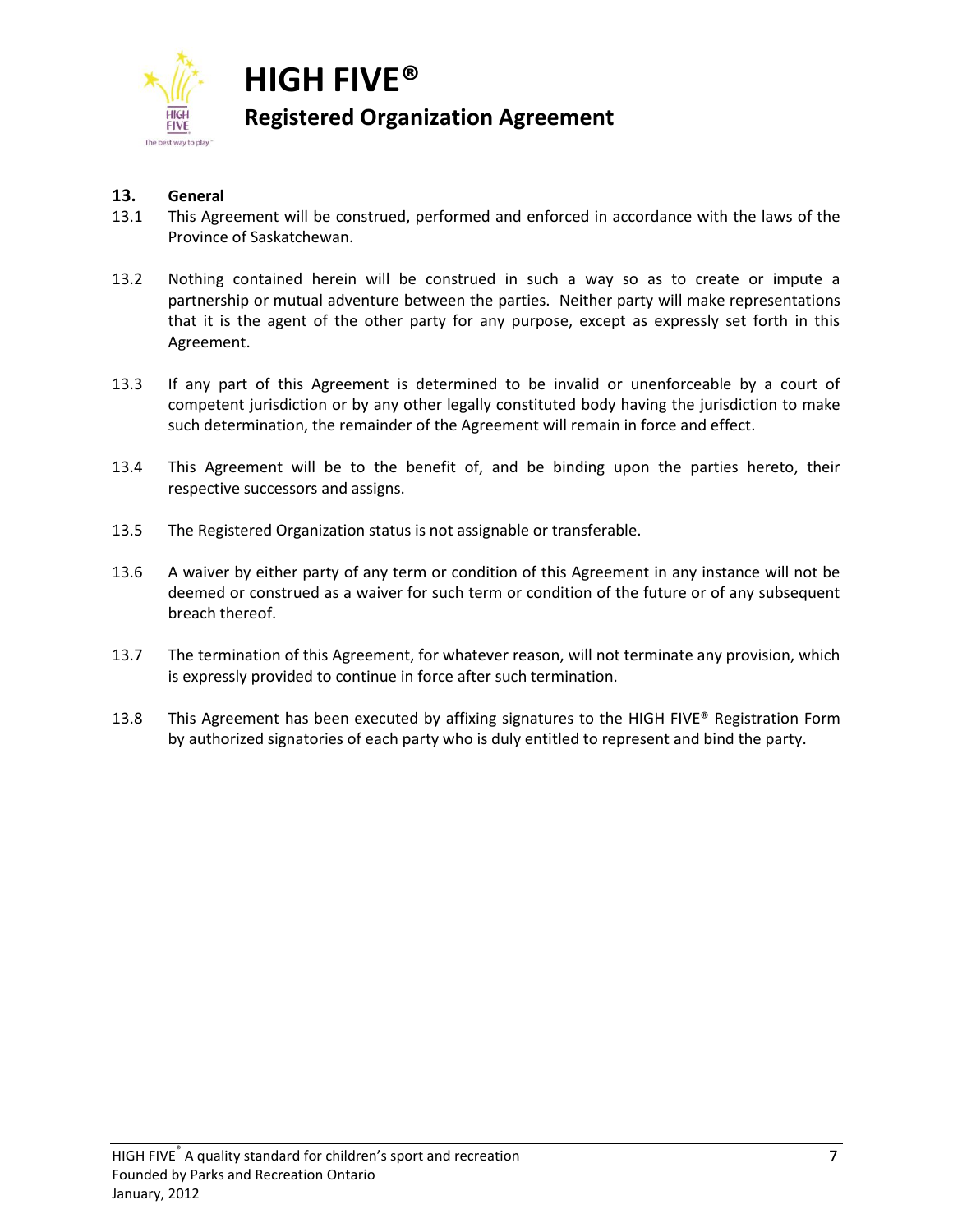**FIVI** The best way to play

**HIGH FIVE® Registered Organization Agreement**

# **Appendix A**

#### **Licensed Trade Marks**

- 1. HIGH FIVE®
- 2. HIGH FIVE® and Design
- 3. Shooting Stars Design
- 4. "Life-long Learning Begins with Child's Play"
- 5. "Quality At Play"
- 6. "The best way to play"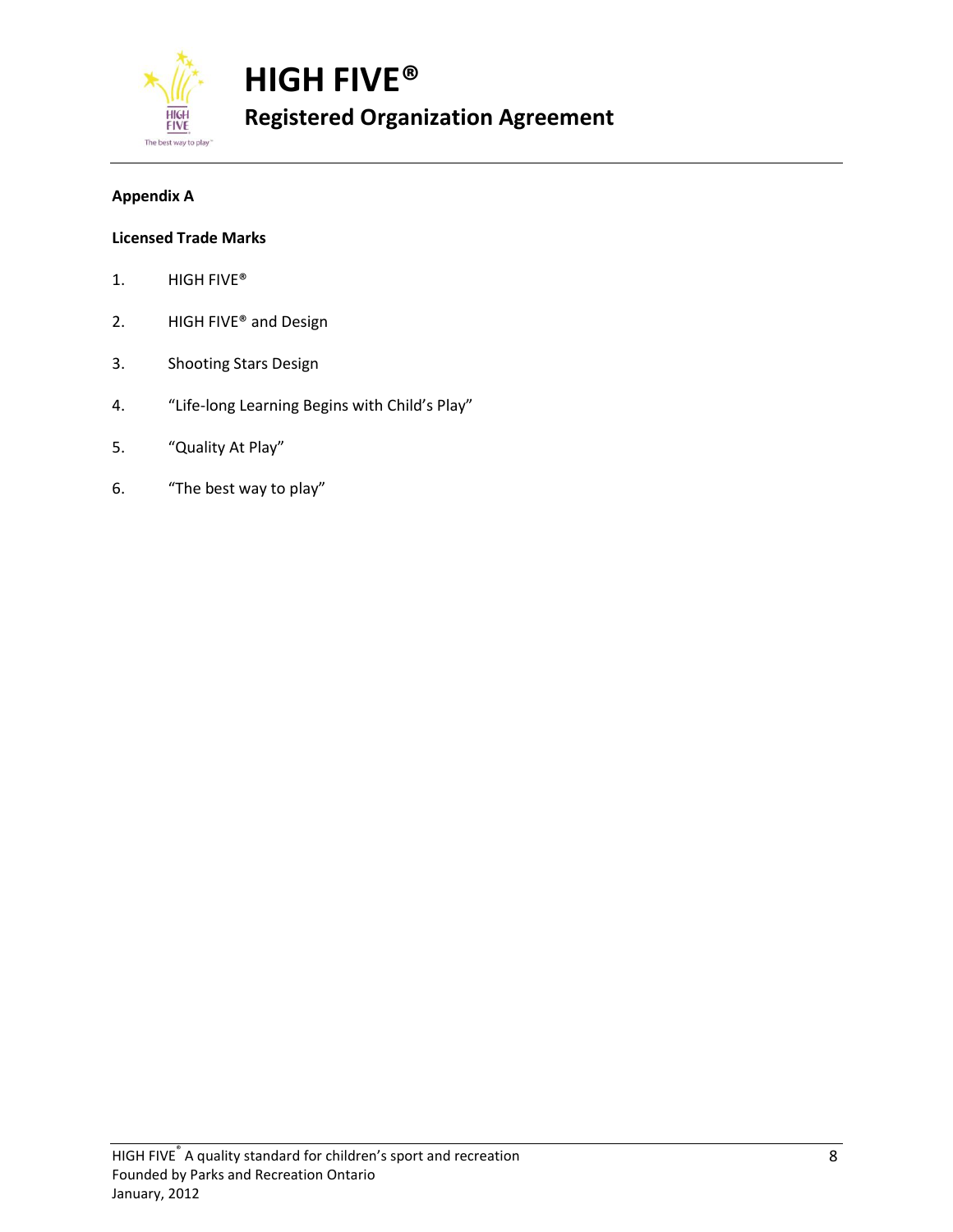The best way to play

**HIGH FIVE® Registered Organization Agreement**

# **Appendix B**

#### **Licensed Resources**

- *1. Principles of Healthy Child Development Workbook for Leaders*
- *2. Principles of Healthy Child Development Workbook for Aquatic Leaders*
- *3. Supervisors Handbook*
- *4. Case Study Booklet*
- *5. Program Planning Pad*
- *6. Observing the Children's Experience Tool*
- *7. Quick Scan Tool*
- *8. QUEST 1 Guide to Policies and Procedures*
- *9. QUEST 1 Tool to Assess Policies and Procedures*
- 10. *HIGH FIVE® Sport Workbook*
- *11. HIGH FIVE® Trainer Kit*
- *12. Trainer Flip Book*
- *13. Leader Appraisal Tool*
- *14. Parent Checklist*
- *15. Posters – set of 8 and checklist poster*
- *16. Reviewing Programs Together*
- *17. Registered Organization Guide*
- *18. HIGH FIVE® Open DVD*
- *19. HIGH FIVE® Close DVD*
- *20. Every Coach has an Impact DVD*
- *21. The HIGH FIVE® Principles and Sport DVD*

#### **Licensed Trainings**

- *1. "Principles of Healthy Child Development"*
- *2. "Principles in Practice"*
- *3. "QUEST 1"*
- *4. "Using the HIGH FIVE® QUEST" (QUEST 2)*
- *5. "QUEST for Action"*
- *6. "HIGH FIVE® Sport"*
- 7. "*Becoming a HIGH FIVE® Trainer"*
- 8. *"Becoming a HIGH FIVE® Sport Trainer"*
- 9. *"HIGH FIVE® Affiliate Trainer"*